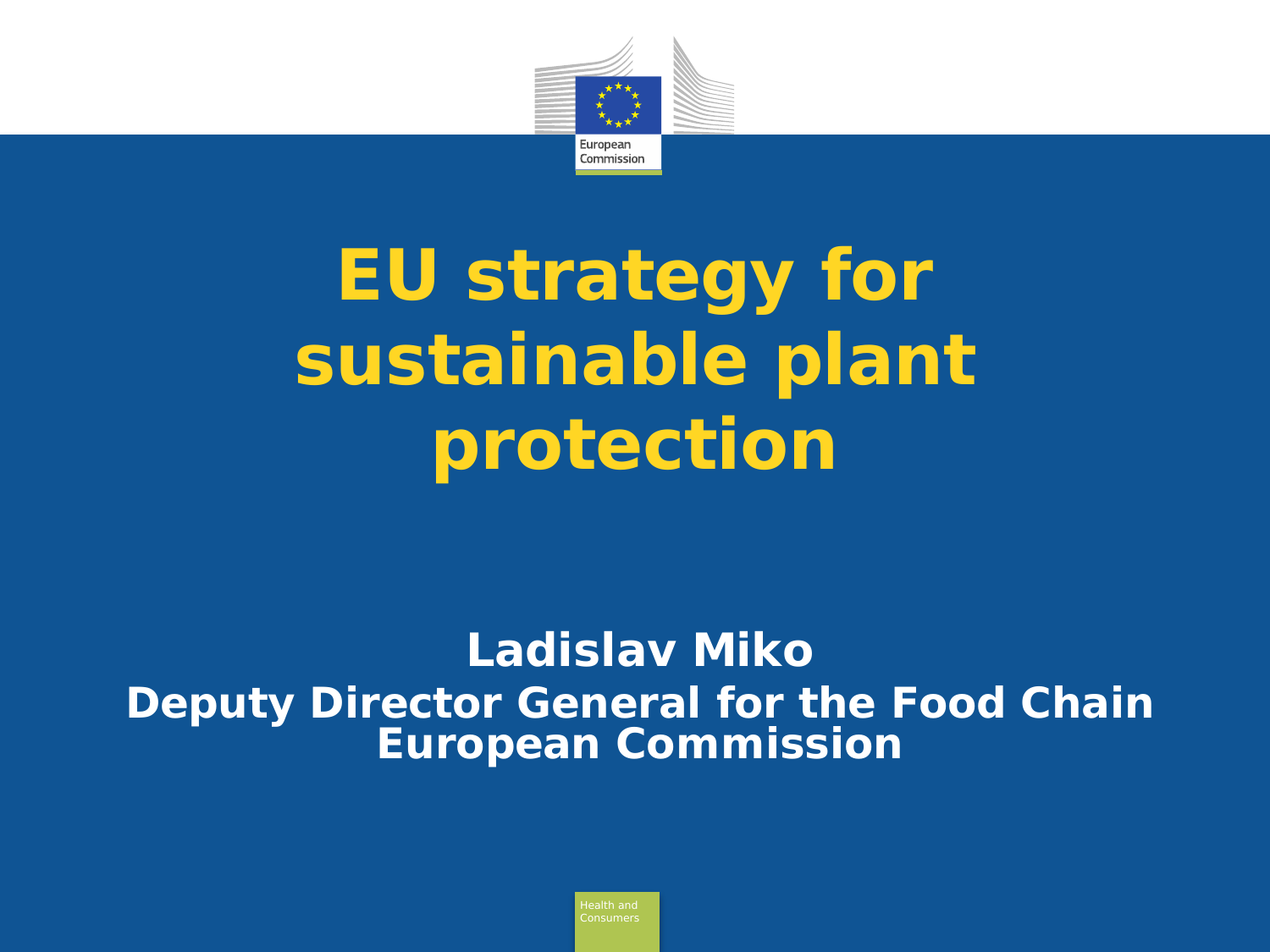

# **Regulatory framework EU legislative frame**

**Placing on the market of plant protection products**

**Collection of statistics** **Sustainable use of pesticides**

> **Maximum residue levels of pesticides**

**Technical requirements for machinery**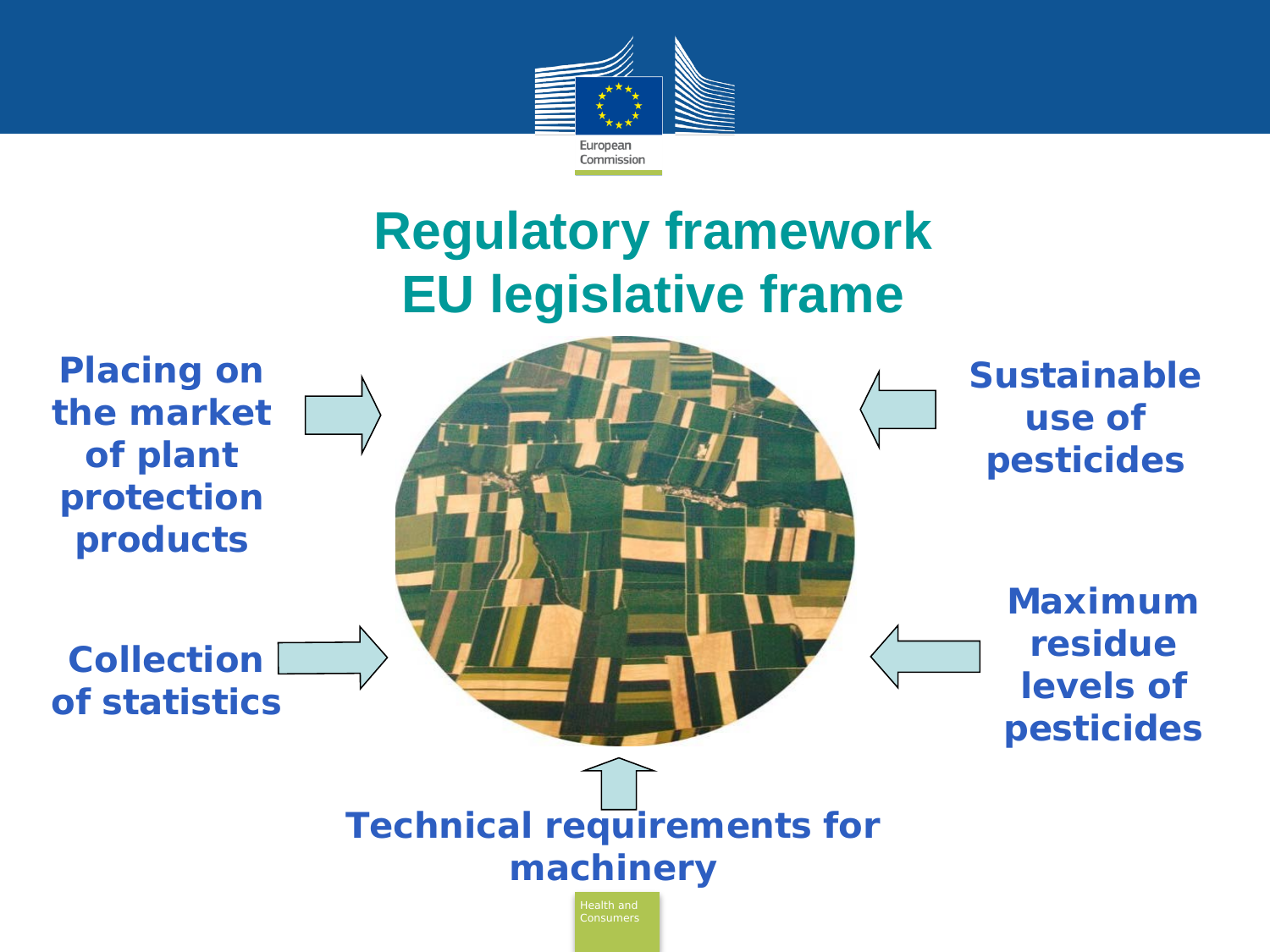

## **Approval of PPP**

- Major revision of the whole regulatory framework in last years
- New and stricter approval criteria and concepts "Cut-off criteria" - Endocrine disruptors – Substitution principle
- Work sharing between EU and Member States Approval of active substances at EU level – products at national level
- Incentives for low-risk and basic substances Longer approval periods (15 y to unlimited) – accelerated procedure for authorisation of products
- **IPM provisions**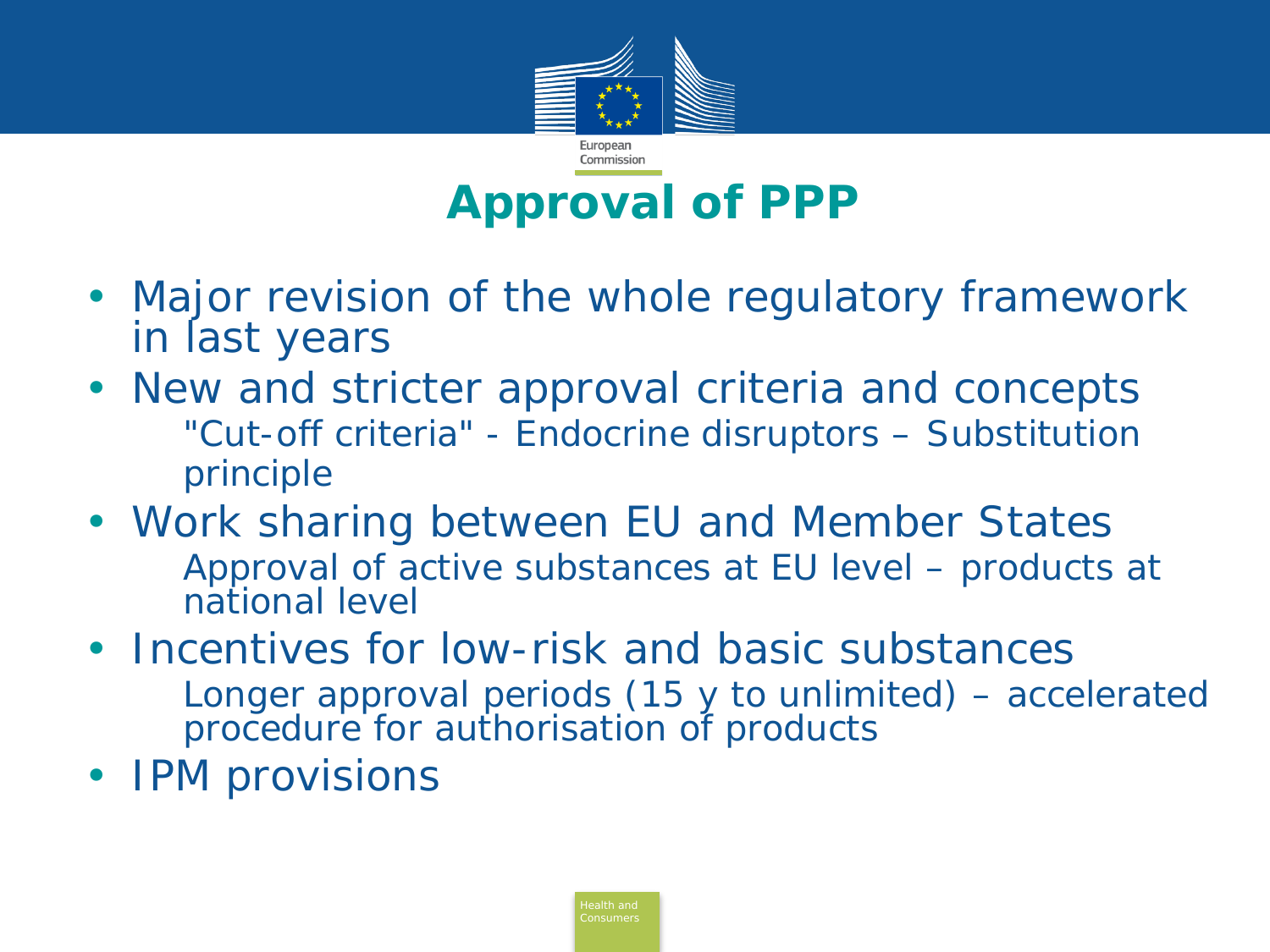

### **Review of approved pesticides 1993-2012**

#### **Evaluation active substances in EU**

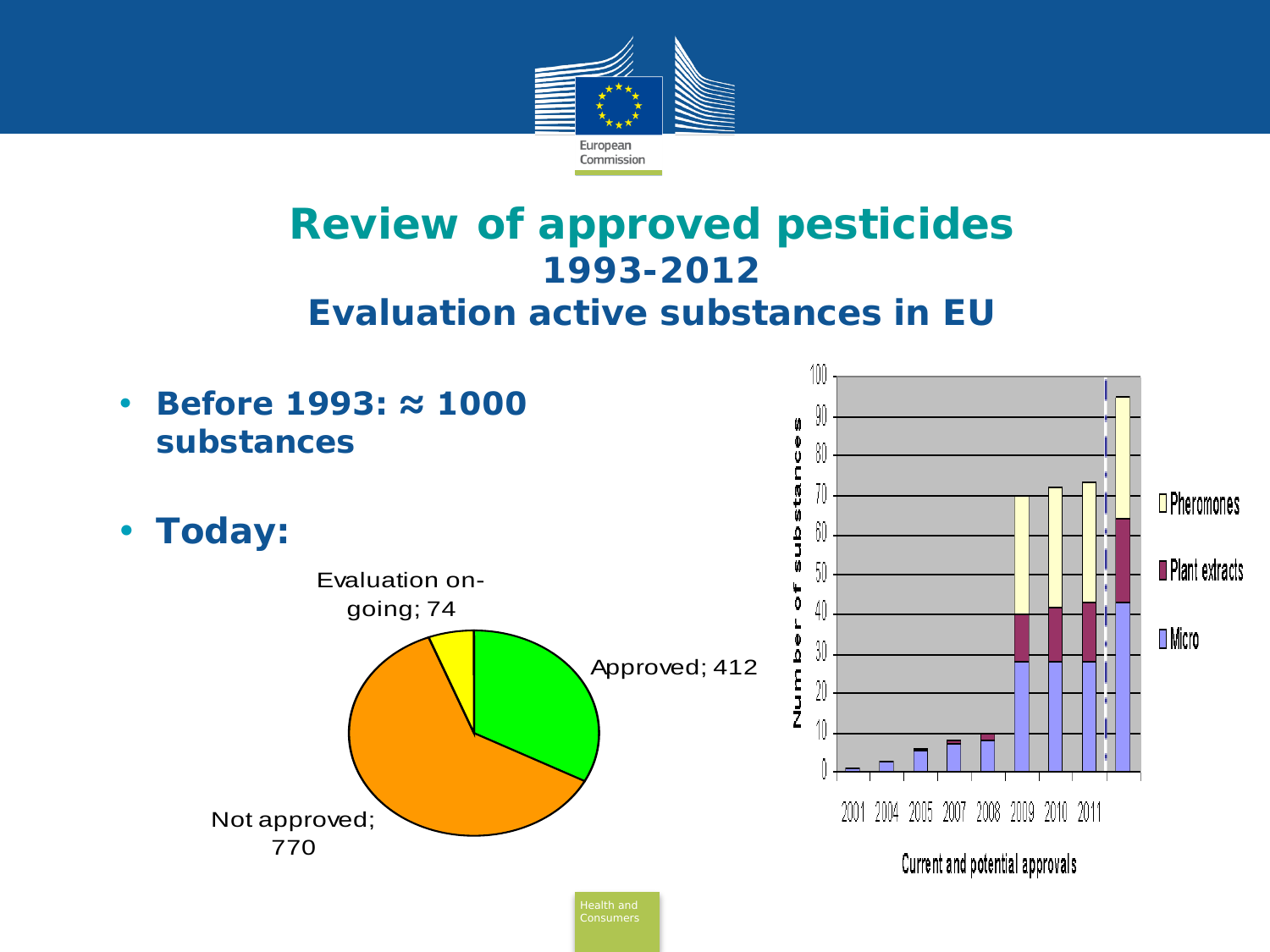

### **Sustainable use of pesticides**

Objectives of the regulatory intervention at use level:

- Reducing risks and impacts of the use of pesticides
	- On human health
	- On the environment
- Promoting
	- The use of Integrate Pest Management
	- The use of alternative techniques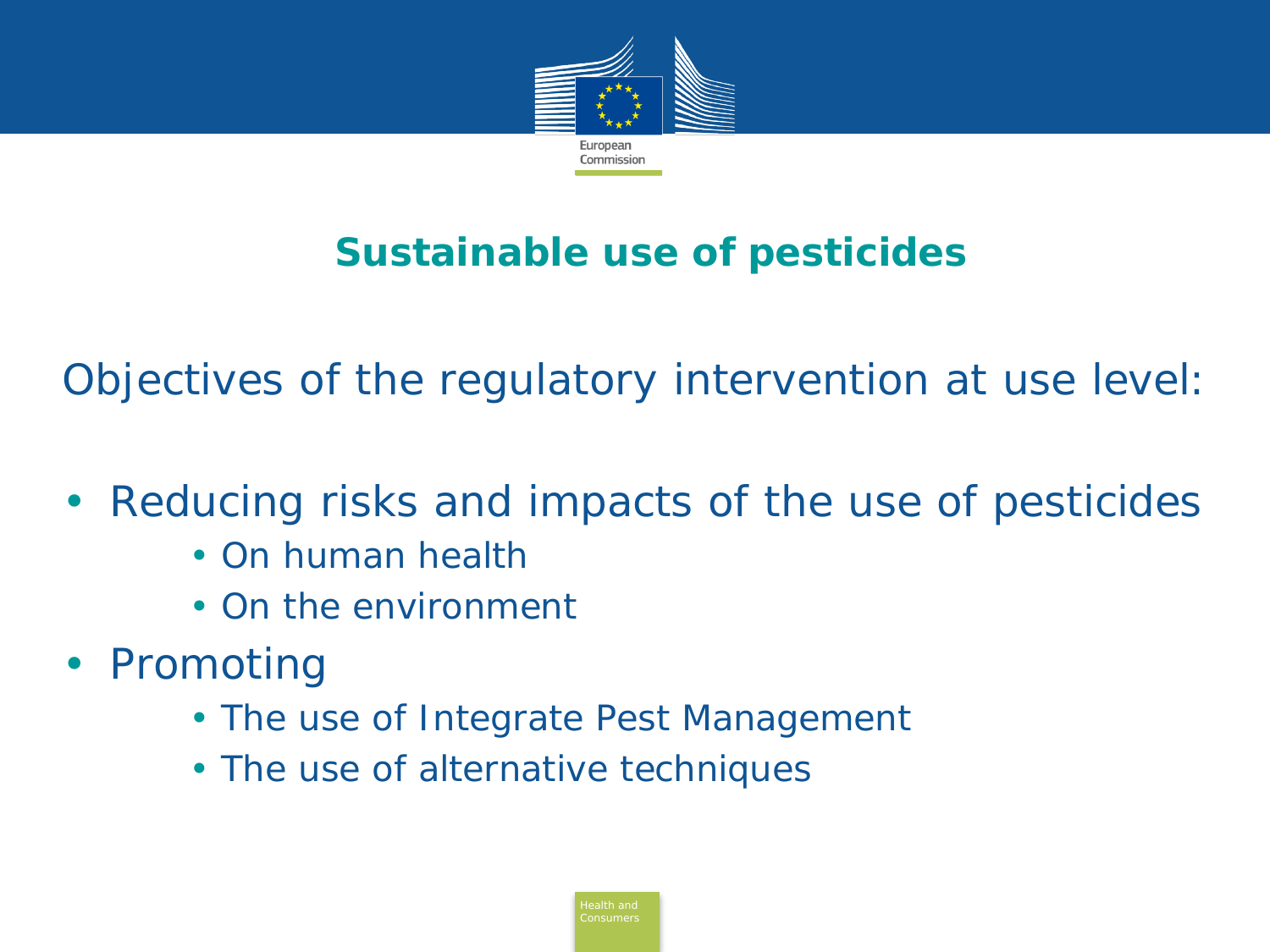

### **Sustainable use of pesticides Reducing risks and impacts**

- Training of professional users, advisors, distributors
- Sales of pesticides by qualified persons only
- Technical inspection of farmer's spraying equipment
- Aerial spraying
	- Complete ban derogation only under very strict conditions
- Handling and storage
	- Avoid endangering health and the environment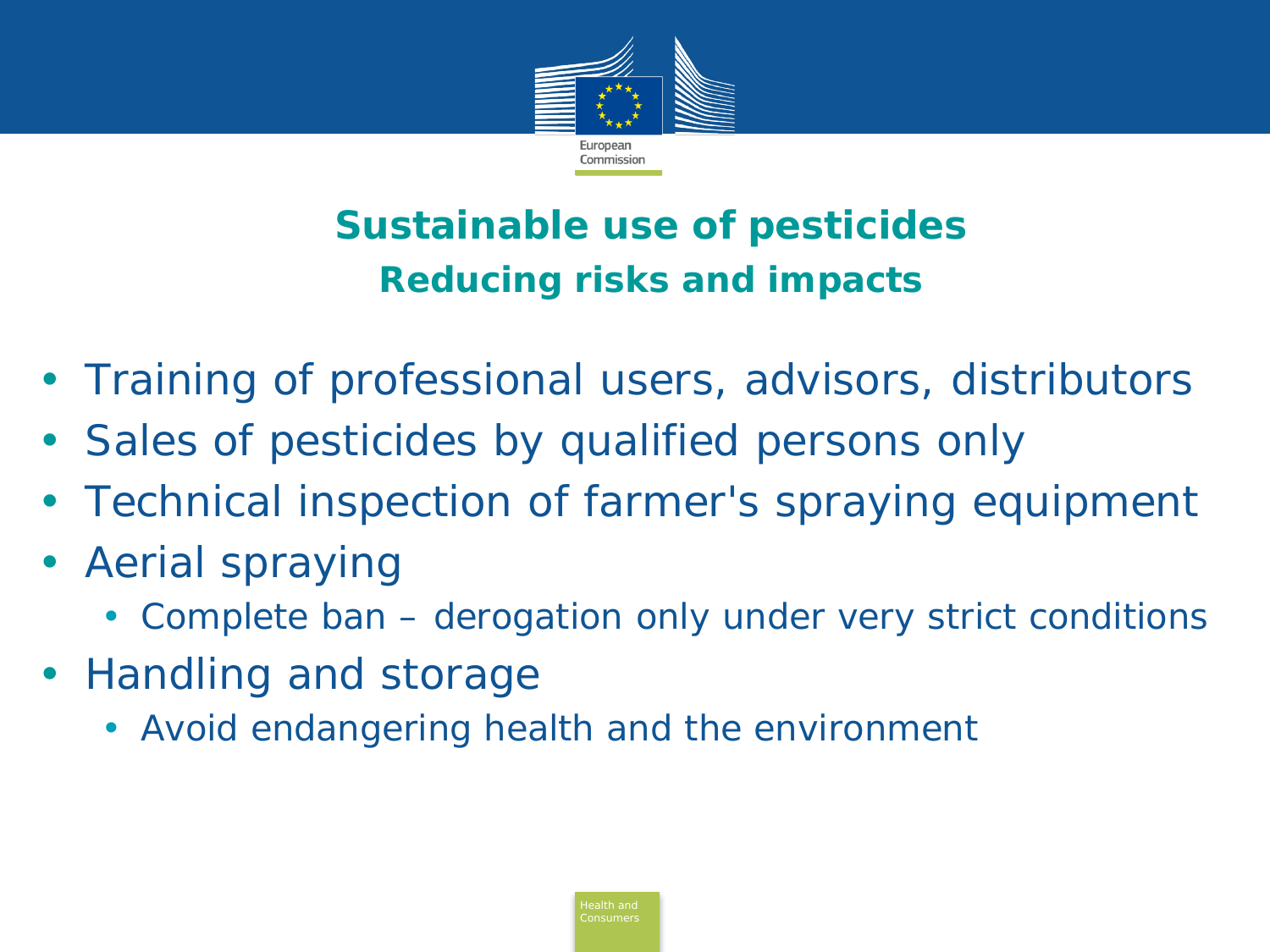

#### **Sustainable use of pesticides Promoting the use of Integrated Pest Management (IPM)**

- $IPM \neq no$  pesticides
- $IPM =$ 
	- *Low pesticide input management*
	- *Consideration of all available plant protection measures*
	- *pests and diseases kept at levels which are economically and ecologically justifiable*
	- *healthy crops with least possible disruption to agroecosystems*
- Obligatory as of 1 January 2014
- Research co-ordinated and supported at EU level
	- Currently 10 projects under  $FP 7 more are under evaluation$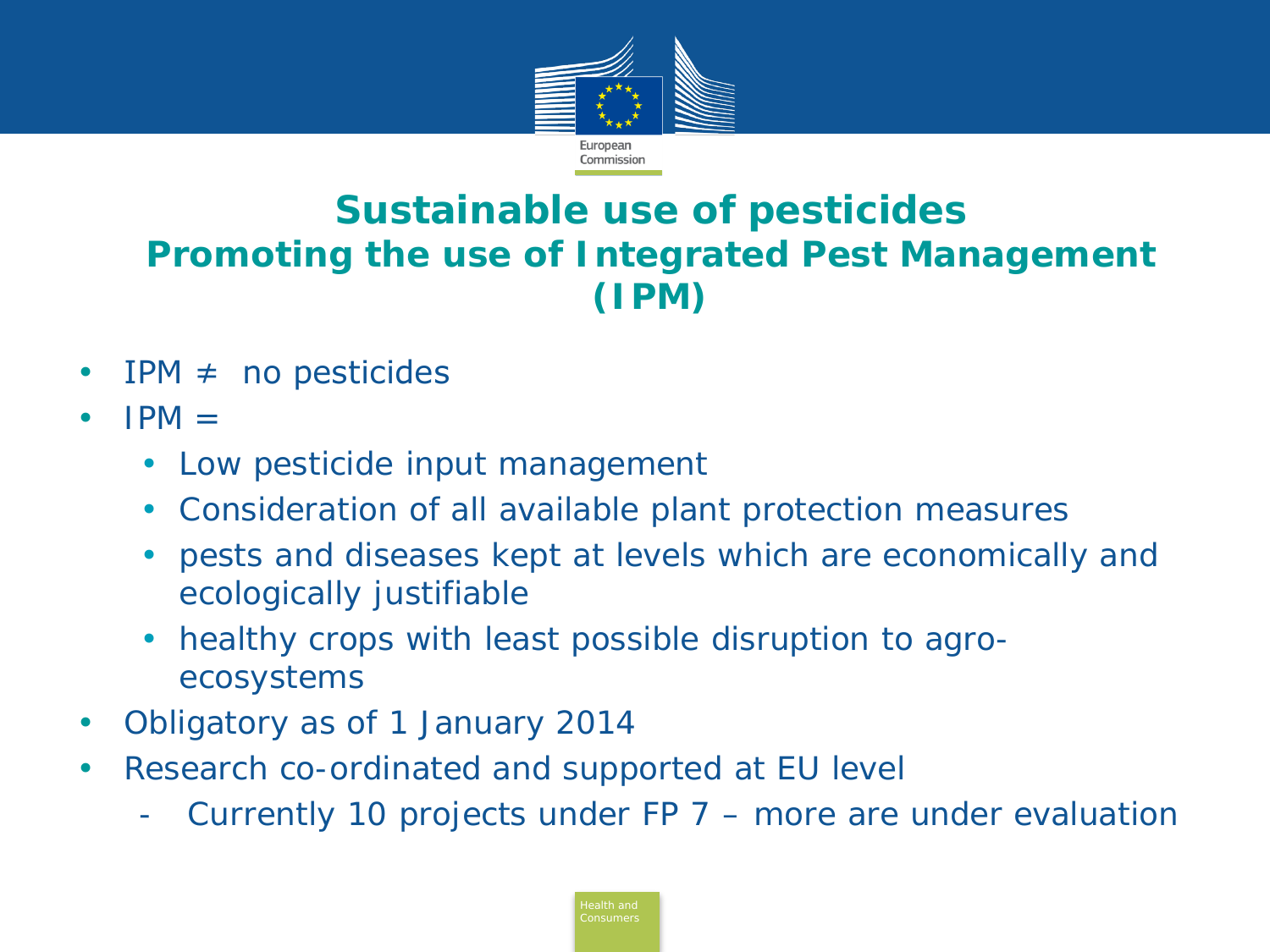

#### **Sustainable and responsible use of pesticides Promoting the use of Integrated Pest Management (IPM)**

- Establishment of general principles among others
	- Preventive measures
	- *- resistant varieties – crop rotation- adequate cultivation techniques*
	- Monitoring of pest and diseases
	- *- field inspection – forecasting models – diagnostic tools -*
	- Threshold levels for acceptable presence of pest and diseases
	- Control: Biological, physical and other non-chemical methods, specific pesticides
- Best solution to be developed at national and regional level
	- Pest and diseases adapted to agricultural, soil and climatic conditions -
- Long term objective: IPM included in cross compliance scheme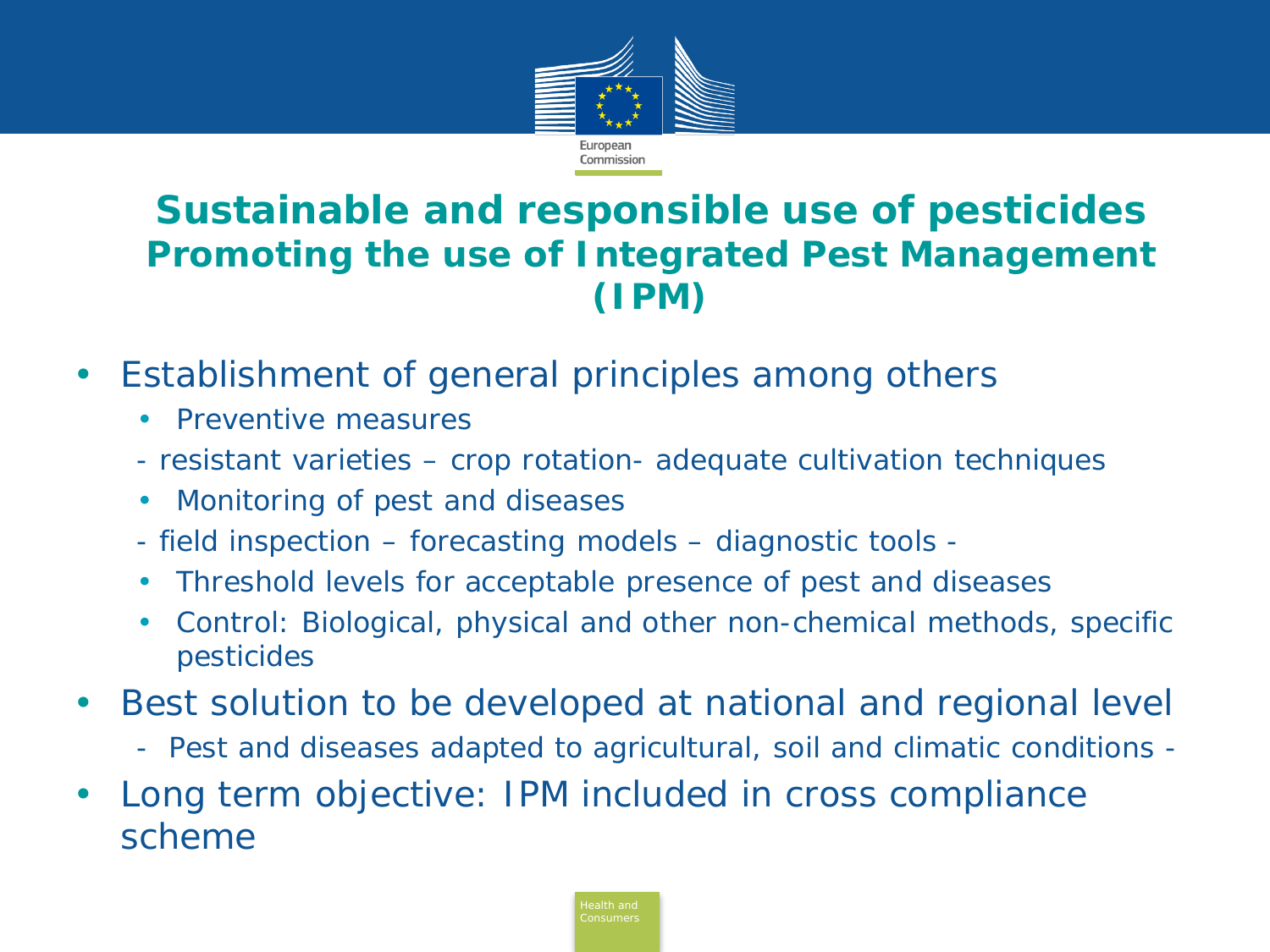

# **Maximum residue levels for pesticides**

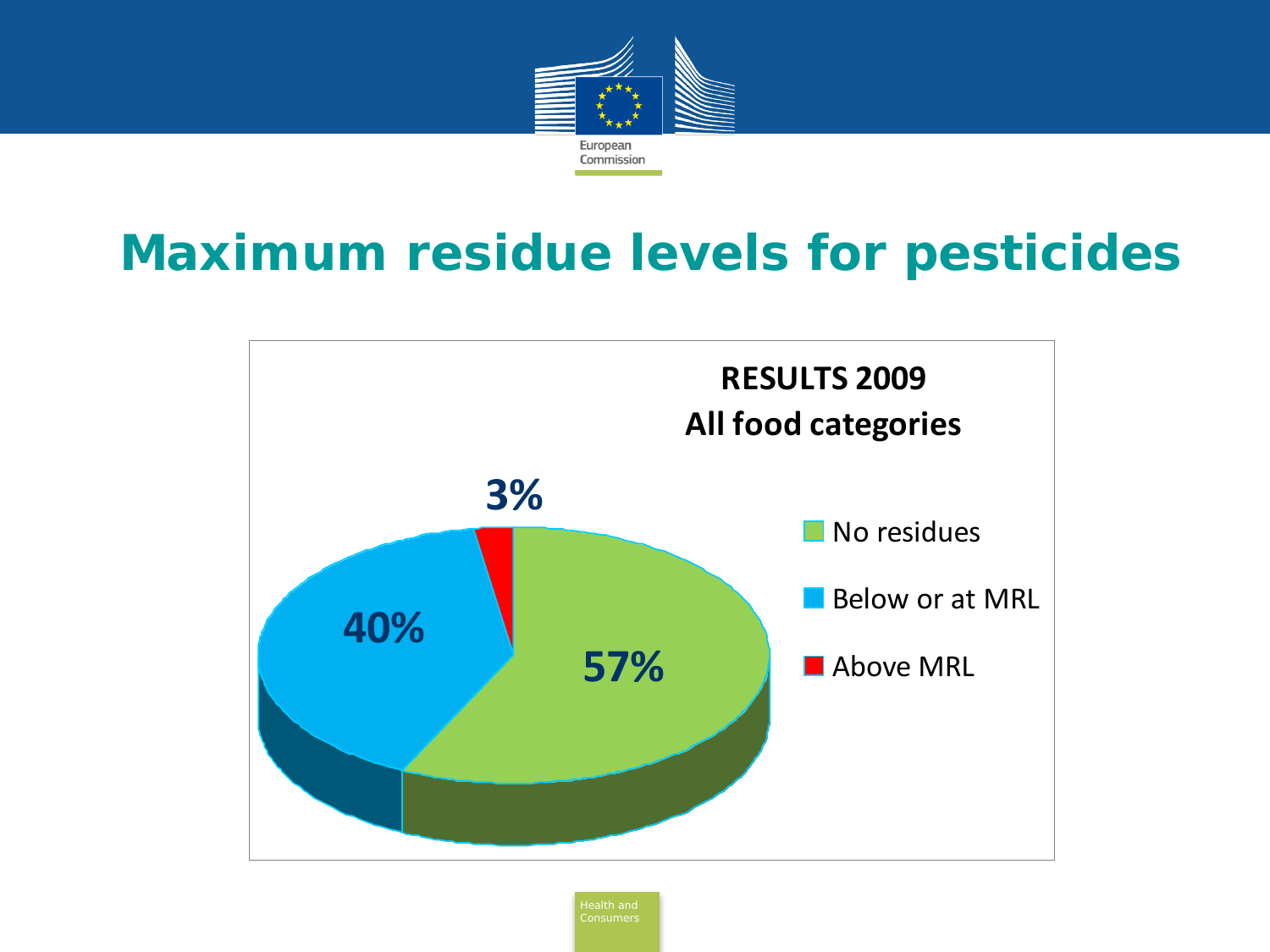

# **Future work to develop our strategy**

- Implementation of provisions for the approval of plant protection products
	- *Establishing criteria for endocrine disruptors (end 2013)*
	- *Identifying candidates for substitution (end 2013)*
- Sustainable use of pesticides
	- *Monitor and enforce legal transposition (ongoing)*
	- *National Action Plans of Member States (end 2012)*
	- *Implementation of IPM (January 2014)*
- Maximum residue levels
	- *Assessment of chemical mixtures (development methodology by EFSA ongoing)*
- Revision of other relevant legislation (plant quarantine, seeds)